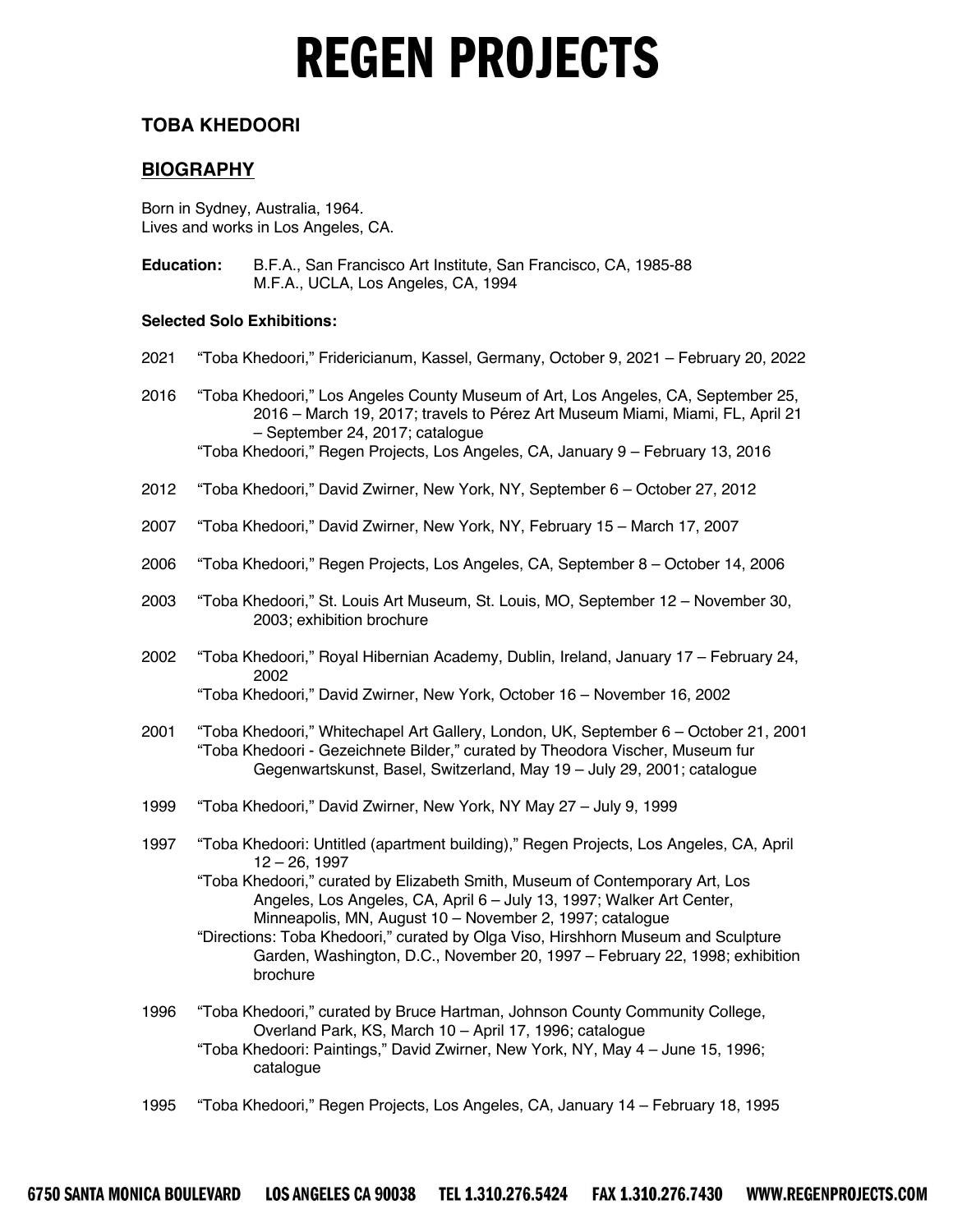#### **Selected Group Exhibitions:**

- 2021 "Toward Common Cause: Art, Social Change, and the MacArthur Fellows Program at 40," Smart Museum of Art, University of Chicago, Chicago, IL, July 15 – December 19, 2021
- 2020 "20/20," David Zwirner, New York, NY, October 29 December 19, 2020 "Among the Trees," Hayward Gallery, London, UK, March 4 – October 31, 2020; catalogue
- 2019 "Resonating Spaces," Fondation Beyeler, Basel, Switzerland, October 6, 2019 January 26, 2020; catalogue
- 2018 "A Journey That Wasn't," The Broad, Los Angeles, CA, June 30, 2018 February 10, 2019 "David Zwirner: 25 Years," David Zwirner, New York, NY, January 13 – February 17, 2018; catalogue
- 2017 "Gray Matters," Wexner Center for the Arts, Columbus, OH, May 20 July 30, 2017 "What I Loved: Selected Works from the '90s," Regen Projects, Los Angeles, CA, March 4 – April 14, 2017
- 2016 "Don't Look Back: The 1990s at MOCA," Museum of Contemporary Art, Los Angeles, Los Angeles, CA, March 12 – July 11, 2016
- 2015 "Future Present," Schaulager, Basel, Switzerland, June 13, 2015 January 31, 2016; catalogue "The Afghan Carpet Project," Hammer Museum, Los Angeles, CA, June 13 – September 27, 2015 "Drawing Now," Albertina, Vienna, Austria, May 29 – October 11, 2015; catalogue
- 2012 "In Search of Time," Eli and Edythe Broad Art Museum, Michigan State University, East Lansing, MI, November 10, 2012 – February 10, 2013 "Fresh Window. The Window in Art since Matisse and Duchamp," K20 Grabbeplatz, Dusseldorf, Germany, March 31- August 12, 2012; catalogue
- 2011 "Wander, Labyrinthine Variations," Centre Pompidou-Metz, Paris, France, September 12 – March 5, 2012; catalogue "The House Without the Door," David Zwirner, New York, NY, July 7 – August 5, 2011
- 2010 "The Artist's Museum," Museum of Contemporary Art Los Angeles, Los Angeles, CA, October 31, 2010 – January 31, 2011
- 2009 "Making Worlds," curated by Daniel Birnbaum**,** 53rd Venice Biennale, Venice, Italy, June 7 – November 22, 2009; catalogue
	- "Elles@CentrePompidou: Women artists in the collections of the National Modern Art Museum," Centre Pompidou, Paris, France, May 25, 2009 – May 2010; traveled to Seattle Art Museum, Seattle, WA, October 11, 2012 – January 13, 2013; catalogue
	- "Holbein to Tillmans," Schaulager, Basel, Switzerland, April 4 October 4, 2009; catalogue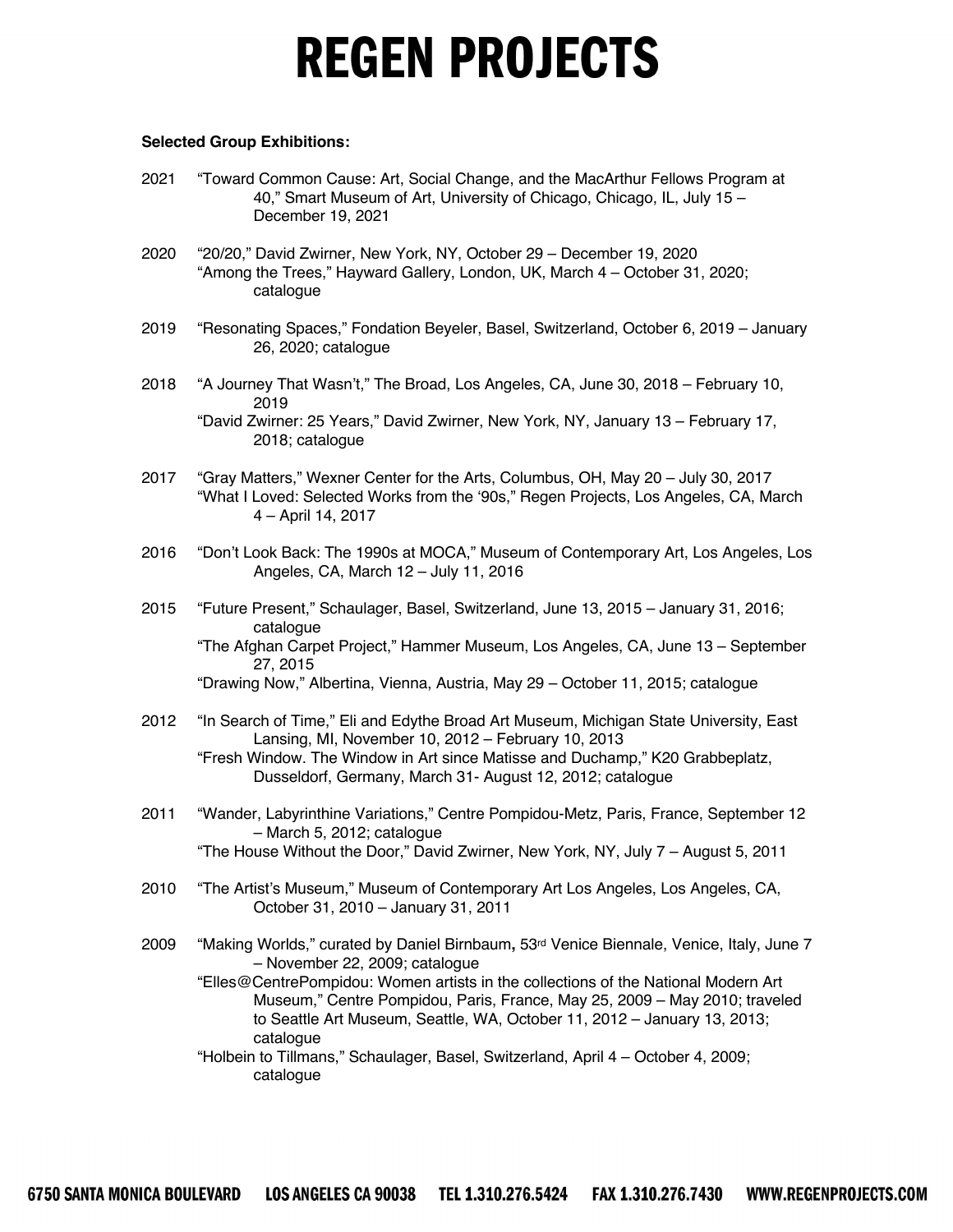- 2008 "Passageworks: Contemporary Art from the Collection," San Francisco Museum of Modern Art, San Francisco, CA, October 25, 2008 – January 19, 2009 "The Gallery," David Zwirner, New York, NY, July 3 – August 8, 2008
- 2007 "The Third Mind," Palais de Tokyo, Paris, France, September 27, 2007 January 3, 2008; catalogue

"Size Matters: XXL – recent large-scale paintings," Hudson Valley Center for Contemporary Art, Peekskill, NY, September 16, 2007 – July 27, 2008

2006 "2nd Seville Biennial: The Unhomely - Phantom Scenes in Global Society," Seville, Italy, October 26, 2006 – January 15, 2007; catalogue

"Liverpool Biennial: International 2006," Tate Liverpool, London, UK, September 16 – November 26, 2006; catalogue

"The Grande Promenade," curated by Anna Kafetsi, National Museum of Contemporary Art, Athens, Greece, July 17 – September 29, 2006; catalogue

 "Work Zones: Three Decades of Contemporary Art from San Francisco Art Institute," San Francisco Art Institute, San Francisco, CA, May 11 – July 29, 2006

- 2005 "Goetz Meets Falckenberg: Works from the Goetz Collection and the Falckenberg Collection," Sammlung Falckenberg, Hamburg, Germany, November 4, 2005 – April 30, 2006; catalogue
	- "Almost Invisible: Minimalist Work from the Friedrich Christian Flick Collection im Hamburger Brahnhof," Museum für Gegenwart, Berlin, Germany, September 24, 2005 – April 23, 2006; catalogue
	- "Drawing from the Modern, 1975 2005," Museum of Modern Art, New York, NY, September 14, 2005 – January 9, 2006; catalogue
- 2004 "26th Sao Paulo Biennial," curated by Alfons Hug, Pavilhao Ciccillo Matarazzo, Parque do Ibirapuera, Sao Paulo, Brazil, September 25 – December 19, 2004; catalogue "Reinstallation of the Collection," Museum of Modern Art, New York, NY, November 20, 2004 – August 5, 2015
- 2003 "Inaugural Exhibition," Regen Projects, Los Angeles, CA, January 25 March 8, 2003 "Matisse and Beyond: A Century of Modernism," San Francisco Museum of Modern Art, San Francisco, CA, 2003

"For the Record: Drawing Contemporary Life," Vancover Art Gallery, Vancouver, BC, Canada, June 28 – September 28, 2003; catalogue

2002 "Drawing Now: Eight Propositions," Museum of Modern Art Queens, New York, NY, October 17 – January 6, 2003; catalogue

"Exile on Main Street. Jef Geys, Guy Mees, Jason Rhoades, Toba Khedoori, Gabriel Kuri, Urs Fischer," New International Cultural Center, Antwerp, Belgium, June 22 – September 15, 2002

- "Selections from the Permanent Collection," San Francisco Museum of Modern Art, San Francisco, CA, 2002
- 2001 "I ¤ New York," David Zwirner, New York, NY, October 19 November 3, 2001 "Form Follows Fiction," Castello di Rivoli, Torino, Italy, October 17, 2001 – January 27, 2002; catalogue

"Drawings," Regen Projects, Los Angeles, CA, May 26 – July 21, 2001

"The Mystery of Painting," Sammlung Goetz, Munich, Germany, October 29 – April 5, 2002; catalogue

"Public Offerings," curated by Paul Schimmel, Museum of Contemporary Art,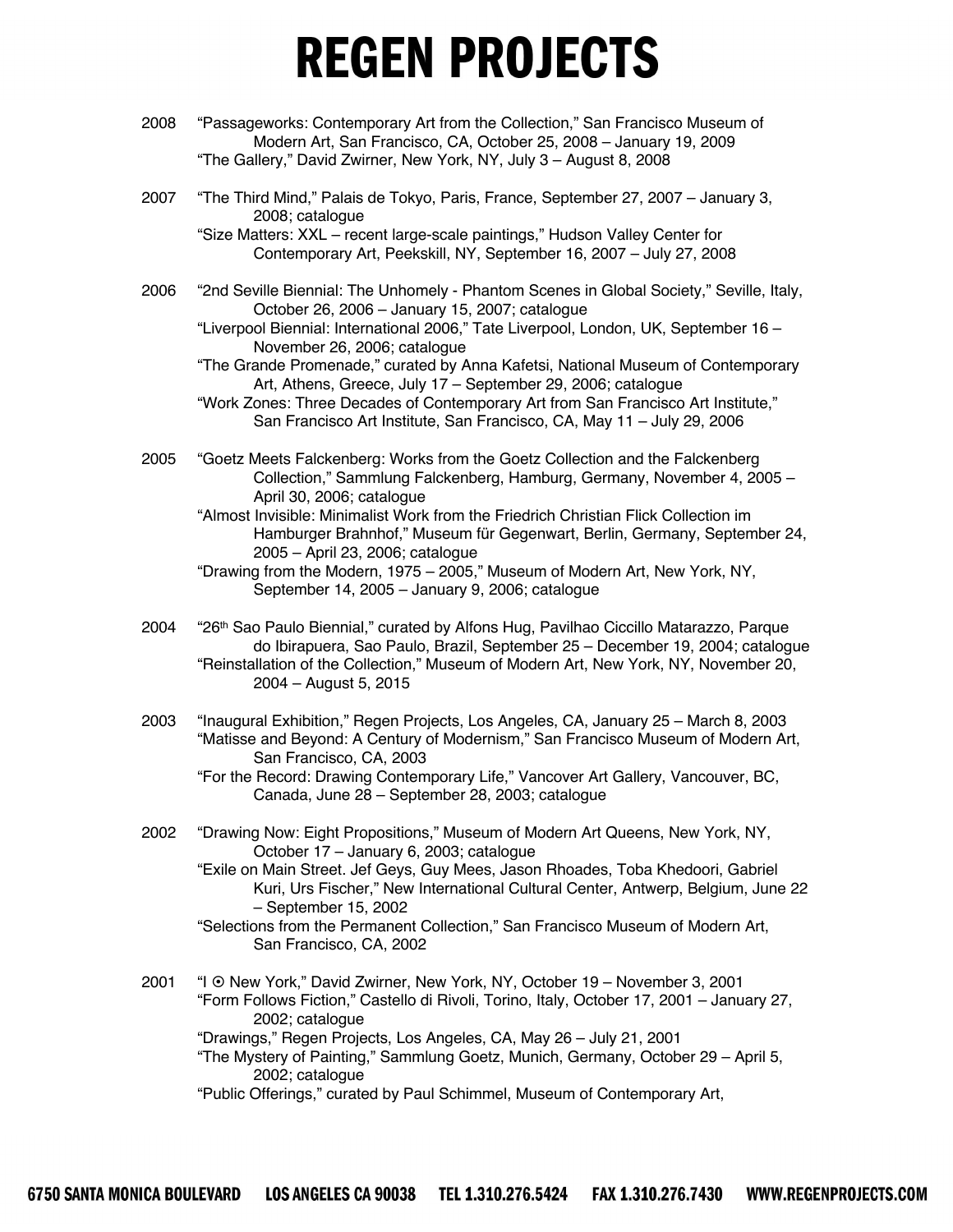Los Angeles, Los Angeles, CA, March 31 – July 29, 2001; catalogue "Recent Acquisitions," Hirshhorn Museum and Sculpture Garden, Washington D.C., 2001

- 2000 "Open Ends: 11 Exhibitions of Contemporary Art from 1960 to Now: Architecture Hot and Cold," Museum of Modern Art, New York, NY, September 28, 2000 – March 4, 2001; catalogue
- 1999 "The American Century: Art & Culture 1950 2000," Whitney Museum of American Art, New York, NY, September 26, 1999 – February 13, 2000; catalogue "Examining Pictures," White Chapel Art Gallery, London, UK, July 5 – August 6, 1999; traveled to Museum of Contemporary Art, Chicago, IL, August 24 – September 9, 1999; Hammer Museum, Los Angeles, CA, February 2 – April 6, 2000; catalogue
- 1998 "Hindsight: 56 Recent Acquisitions," Whitney Museum of American Art, New York, NY, December 17, 1998 – February 21, 1999 "Five Years," David Zwirner, New York, NY, January 31 – March 14, 1998 "Recent Acquisitions 1996-97," Los Angeles County Museum of Art, Los Angeles, CA, 1998
- 1997 "Eli Broad Permanent Collection," Eli Broad Foundation, Los Angeles, CA, December 10, 1997 – March 1999
	- "Elusive Paradise: Los Angeles Art from the Permanent Collection," Museum of Contemporary Art, Los Angeles, Los Angeles, CA, October 5, 1997 – November 14, 1999
	- "A Decade of Collecting: Recent Acquisitions in Contemporary Drawing," Museum of Modern Art, New York, NY, September 8, 1997 – January 20, 1998
	- "Architecture as Metaphor," Museum of Modern Art, New York, NY, April 10 June 3, 1997; catalogue
- 1996 "Some Recent Acquisitions," Museum of Modern Art, New York, NY, November 15 January 2, 1996
	- "Just Past: The Contemporary in the Permanent Collection, 1975-96," curated by Ann Goldstein, The Geffen Contemporary at MOCA, Los Angeles, CA, September 28 – January 7, 1996
	- "Everything That's Interesting Is New," The Dakis Joannou Collection, DESTE Foundation and Athens School of Fine Arts, Athens, Greece, January 20 – April 20, 1996; traveled to Guggenheim Museum Soho, New York, NY; Museum of Modern Art, Copenhagen, Denmark; catalogue
- 1995 "1995 Whitney Biennial," curated by Klaus Kertess, Whitney Museum of American Art, New York, NY, March 23 – June 4, 1995; catalogue
- 1994 "Toba Khedoori/Rachel Khedoori," David Zwirner, New York, NY, April 30 June 4, 1994
- 1993 "Invitational 93," Regen Projects, Los Angeles, CA, October 7 30, 1993

### **Awards and Grants:**

- 2002 John D. and Catherine MacArthur Foundation *MacArthur Fellow*
- 1995 The Louis Comfort Tiffany Foundation Award

#### **Public Collections:**